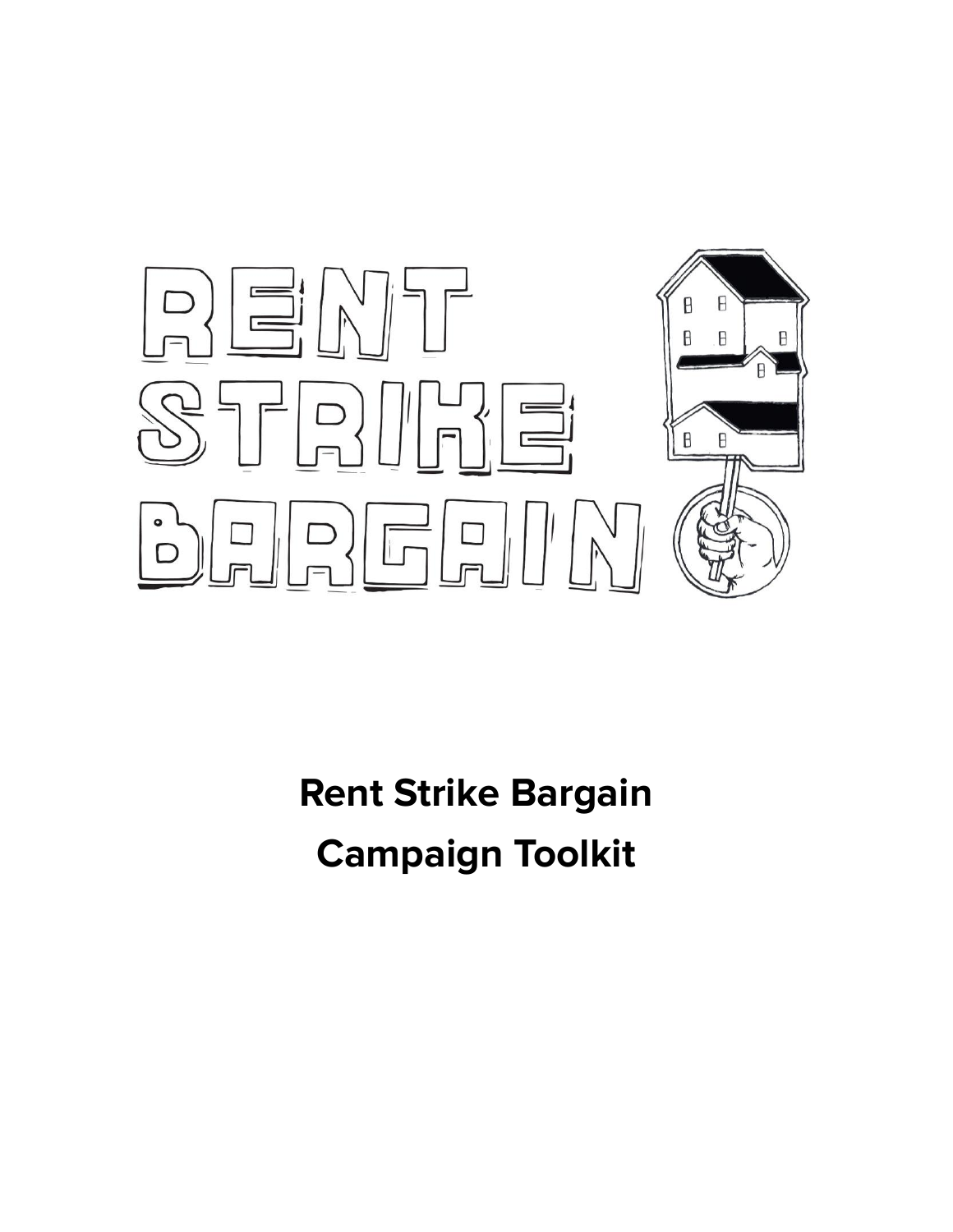## **Content**

| <b>Introduction</b>                            | 3              |
|------------------------------------------------|----------------|
| The Tenants' Rights Crisis                     | 3              |
| Who Is This Toolkit For?                       | 4              |
| What Exactly Is Rent Strike Bargain?           | 4              |
| A Provincial Campaign with Local Roots         | 5              |
| Building Partnerships with the Labour Movement | 5              |
| <b>Organizational Map</b>                      | 6              |
| Terms & Definitions                            | $\overline{7}$ |
| <b>Organizing Guide</b>                        | 8              |
| How To Organize your Building                  | 8              |
| <b>Community Meetings</b>                      | 10             |
| <b>Phone Banking</b>                           | 11             |
| Tabling at Events                              | 12             |
| <b>Host a Town Hall</b>                        | 13             |
| What You Need                                  | 13             |
| How To Run a Town Hall                         | 13             |
| The Benefits of a Town Hall                    | 14             |
| <b>Meeting With Officials</b>                  | 15             |
| Make the Meeting Effective                     | 15             |
| <b>Further Activities</b>                      | 17             |
| <b>Social Media Posts</b>                      | 17             |
| Sample Posts                                   | 17             |
| Deeper Engagement                              | 18             |
| <b>Campaign Materials</b>                      | 18             |
| Join Our Campaign                              | 19             |
| Contact us                                     | 19             |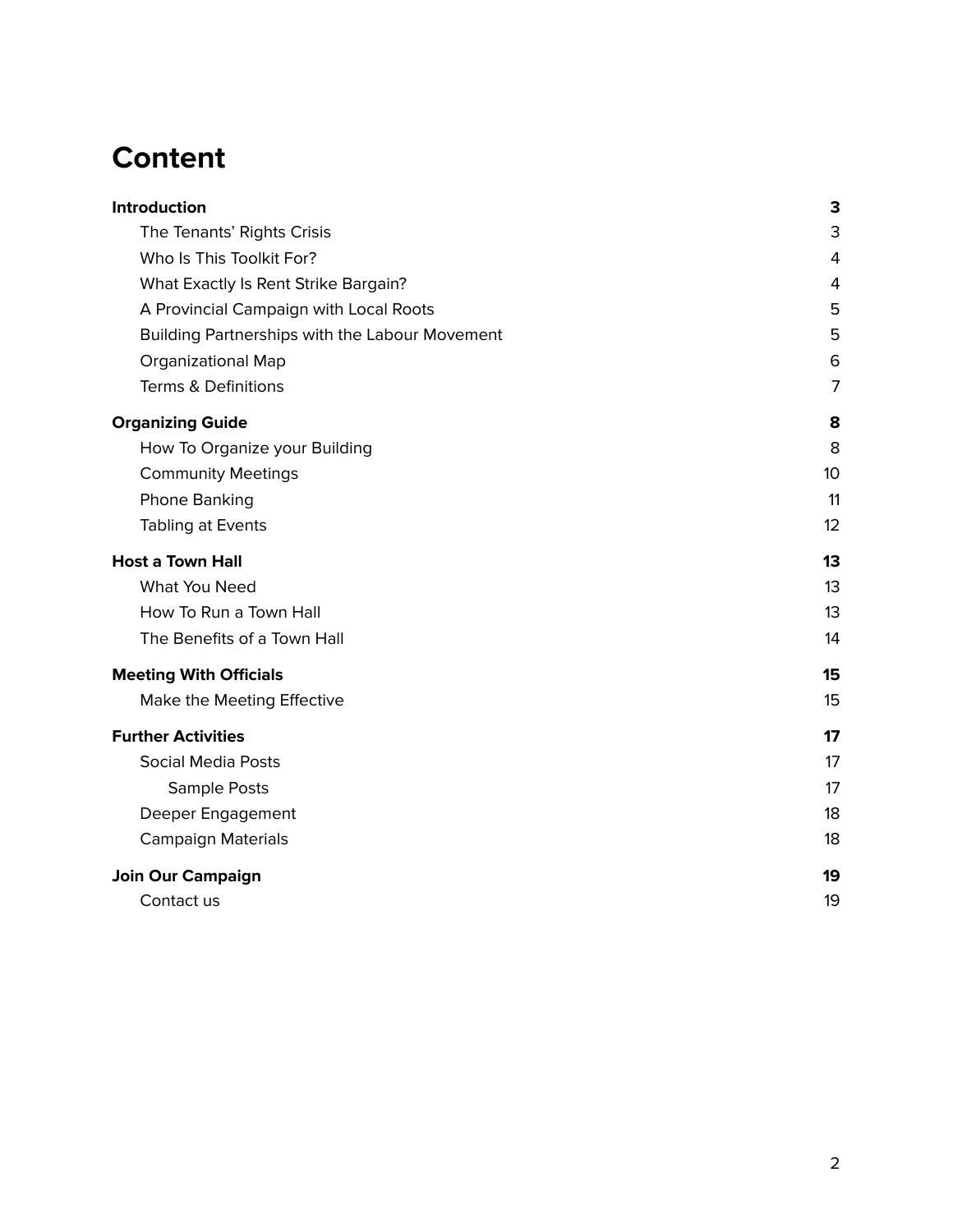## <span id="page-2-0"></span>**Introduction**

#### <span id="page-2-1"></span>**The Tenants' Rights Crisis**

B.C.'s renters are in crisis, and current solutions are not working. Despite promises from provincial and municipal governments, few of their actions show a commitment to keeping people in their homes and safeguarding affordable housing. Across the province, we have seen too little action to end reno/demovictions, build a sufficient supply of affordable housing units, or protect those most vulnerable to skyrocketing costs of living. The pandemic has amplified the inequities in the housing market and working-class people are bearing the brunt of the global recovery.

Meanwhile, owning property is big business, with global real estate now a \$300 trillion industry. The overall decline of industry and commerce sectors in most major cities has left land speculation the only game in town for those hoping to turn a quick profit or enjoy a steady, idle income as a landlord. Speculation on land as an appreciating asset drives people out of their homes and disincentivizes the construction of new affordable housing. When housing is seen as just another commodity for trading, landlords and developers are encouraged to do whatever they can to maximize their returns. This leads to illegal evictions, demolition of perfectly fine, affordable rental units, and the destruction of invaluable community amenities without any input from the people that live there.

The primary victims of this framework are renters as we now make up over a third of all BC households. Average rent now accounts for 30% of gross income, especially in urban areas. Low and fixed-income renters have few options, which forces them to settle for substandard housing and to increase their daily commutes to an unsustainable time. There is little choice when it comes to setting down roots and making a home where children can thrive. Displacement and gentrification are rife, facilitated by municipal governments through rezoning approvals that encourage the destruction of secure, affordable rental units. The fact is that people are losing their homes at much higher rates than any other time in recent memory.

As renters continue to suffer from housing insecurity, we must also endure housing scarcity, thanks to failures by all levels of government to build adequate affordable housing. For years, real wages have remained stagnant, and welfare rates have failed to keep up with rapidly increasing costs of living. What renters need most is a huge investment in non-market housing that meets the needs of ordinary people to live and work in their communities. While we continue to fight for this, we also need strong tenant protections, to ensure that people can stay in their homes and that our affordable rental homes actually remain affordable, and the right to collectively bargain with our landlords.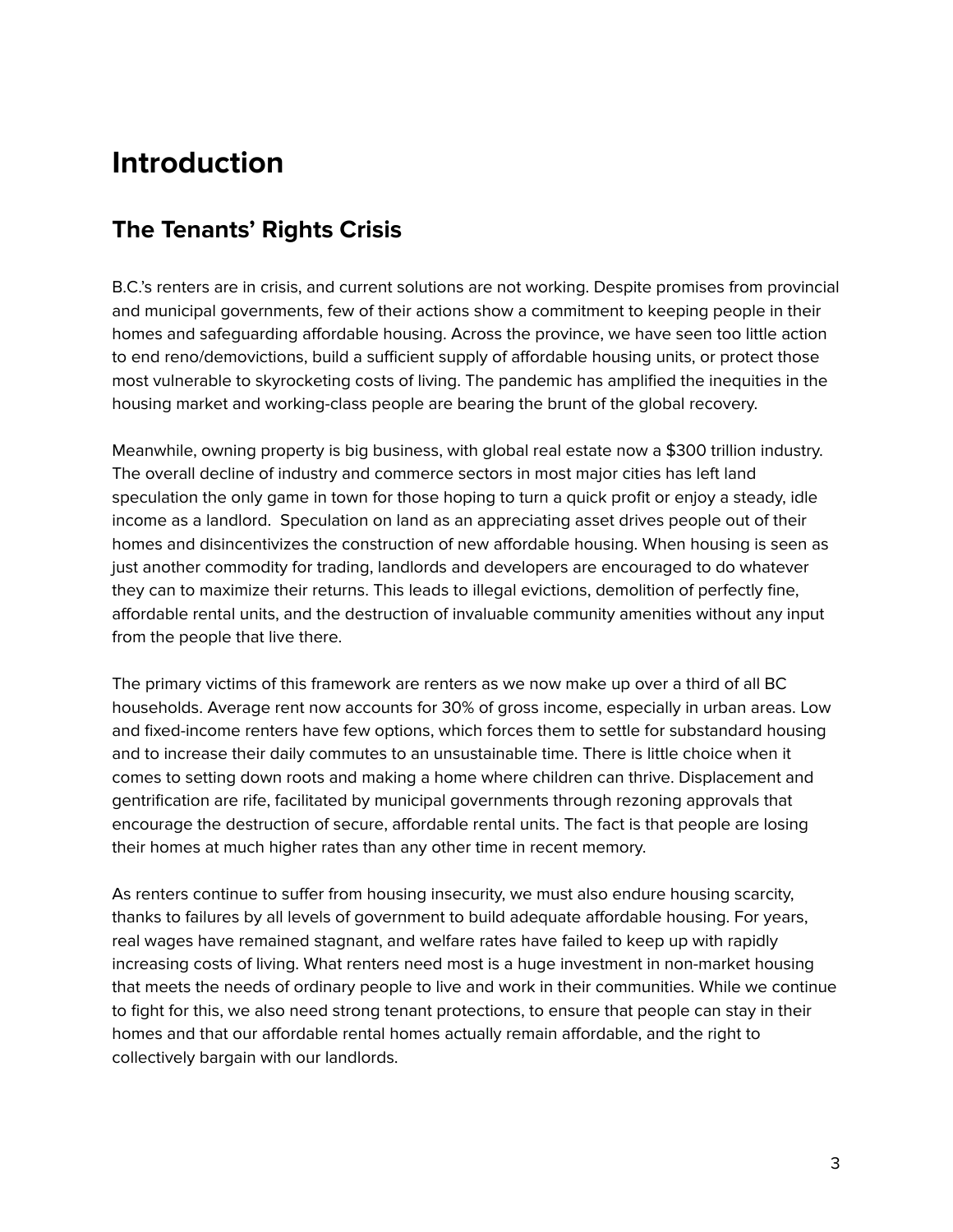Renters have been failed by every level of government, despite them having the tools and resources to fix these problems. It's now clear that meaningful positive change is not coming without a fight. Only tenants, united together, can take the bold action needed to address these problems. Together only we can shield what is left of our affordable housing from the destructive impulses of the for-profit housing market and its protectors in government. This toolkit will give you what you need to start making tenant-powered change happen in your community, as part of the Rent. Strike Bargain. Campaign.

## <span id="page-3-0"></span>**Who Is This Toolkit For?**

This toolkit is designed to help anyone to start a tenants' union in their local community or a tenants' association in their building, and start fighting for collective bargaining rights for renters. It provides key information about the campaign, steps and strategies for organizing your building and your community, and resources to help you in your work.

Whether you are familiar with the tenants' movement or just starting out, you should find useful information here that helps you to build power locally while remaining connected to our province-wide campaign.

### <span id="page-3-1"></span>**What Exactly Is Rent Strike Bargain?**

The Rent Strike Bargain is a campaign for workers and renters to come together. Along with our allies in the tenant and labour movements, we are proposing a form of collective bargaining rights for tenants. This kind of right already exists in labour law and is protected by the Canadian Charter of Rights and Freedoms, Section 2.d, which covers Freedom of Association.

However, we do not believe that we should simply rely on the government to give us these rights. We, therefore, seek to establish a province-wide solidarity movement between workers and tenants. Our movement is composed of workers and renters from across the province who want to come together and share their knowledge and experience. Together we can create a united movement based on community-directed action.

The 3 goals of our campaign are:

- 1. To develop tenant-renter solidarity.
- 2. To seed tenant unions in every region of BC.
- 3. To enshrine tenant collective bargaining rights into law.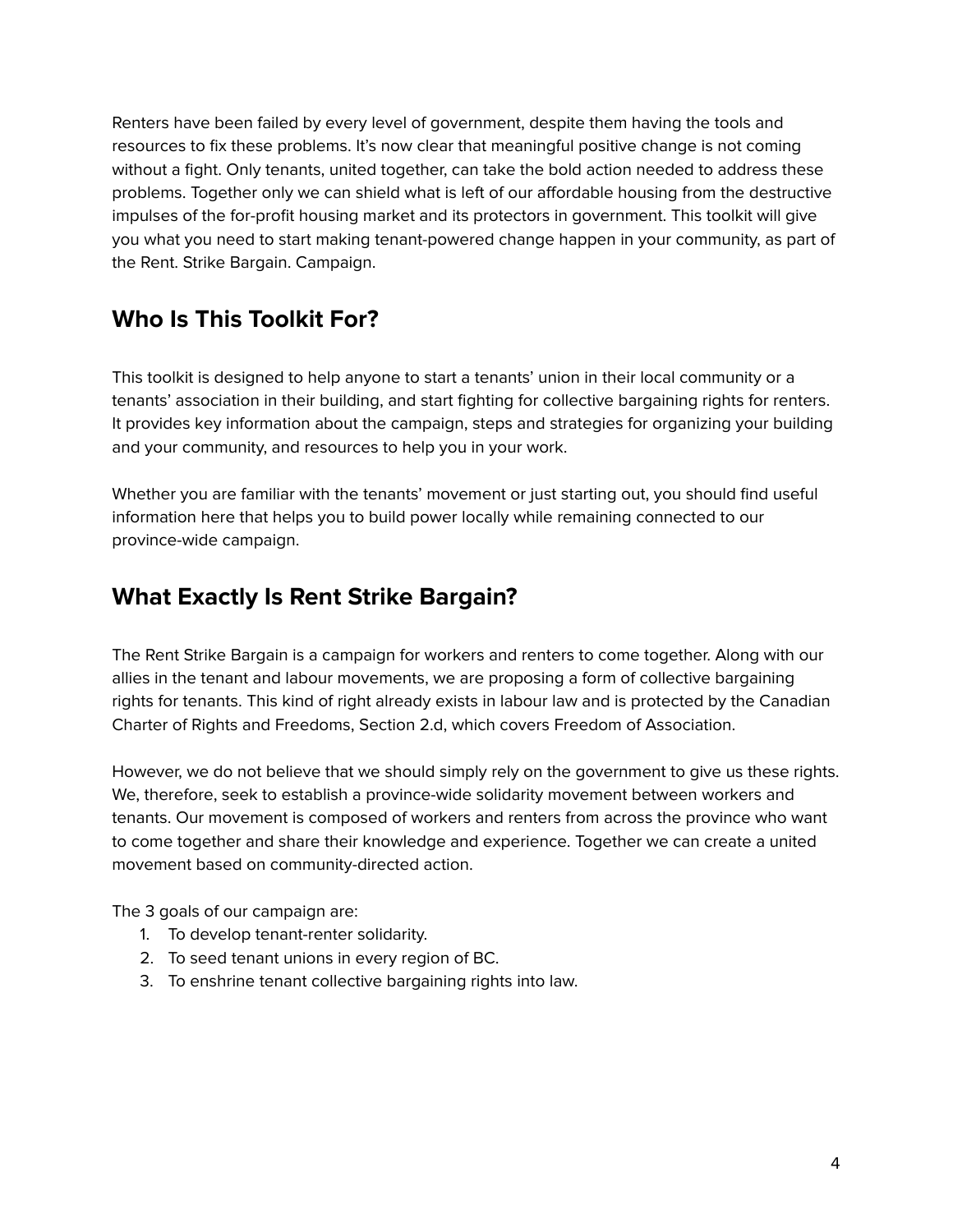## <span id="page-4-0"></span>**A Provincial Campaign with Local Roots**

Every fight starts at a local level and working to put pressure on your local Mayor, Councillors, and municipal staff can be an excellent way to start building power. Tenants living in well-organized buildings and communities can make real change at a local level.

Housing policy is controlled by a piece of provincial legislation called the Residential Tenancy Act (RTA - see Terms & Definitions section). That means that Victoria, as the province's capital, is the obvious place for our campaign to focus its efforts. However, there are benefits to also calling on municipalities to support collective bargaining rights for renters. Municipal councils often pass motions to call on senior levels of government to enact legislative change that is out of their jurisdiction. These calls may not necessarily be binding, but they can be highly persuasive. We need supporters at all levels of government and in every community across the entire province in order to win.

Our Campaign will help local renters in every region of the province to form tenants' unions and reshape their communities into strong and well-structured organizations.

#### <span id="page-4-1"></span>**Building Partnerships with the Labour Movement**

Our campaign is not interested in reinventing the wheel. The rights we seek already exist in labour and we hope to learn from their movement. One of our 3 main goals is to foster solidarity between workers and renters so that they can both bring their unique skills and experiences to the campaign.

By soliciting endorsements from labour unions we can then encourage their members to get involved in local tenant organizations. We know that there are many workers who rent across the province and we are interested in exploring the intersection of those identities. We hope to learn both the successes and the failures of the modern labour movement as we work to enshrine collective bargaining for tenants into law much the same as it has been for workers.

For a full list of organizations that have endorsed our campaign go to: [www.rentstrikebargain.com/endorsements](http://www.rentstrikebargain.com/endorsements)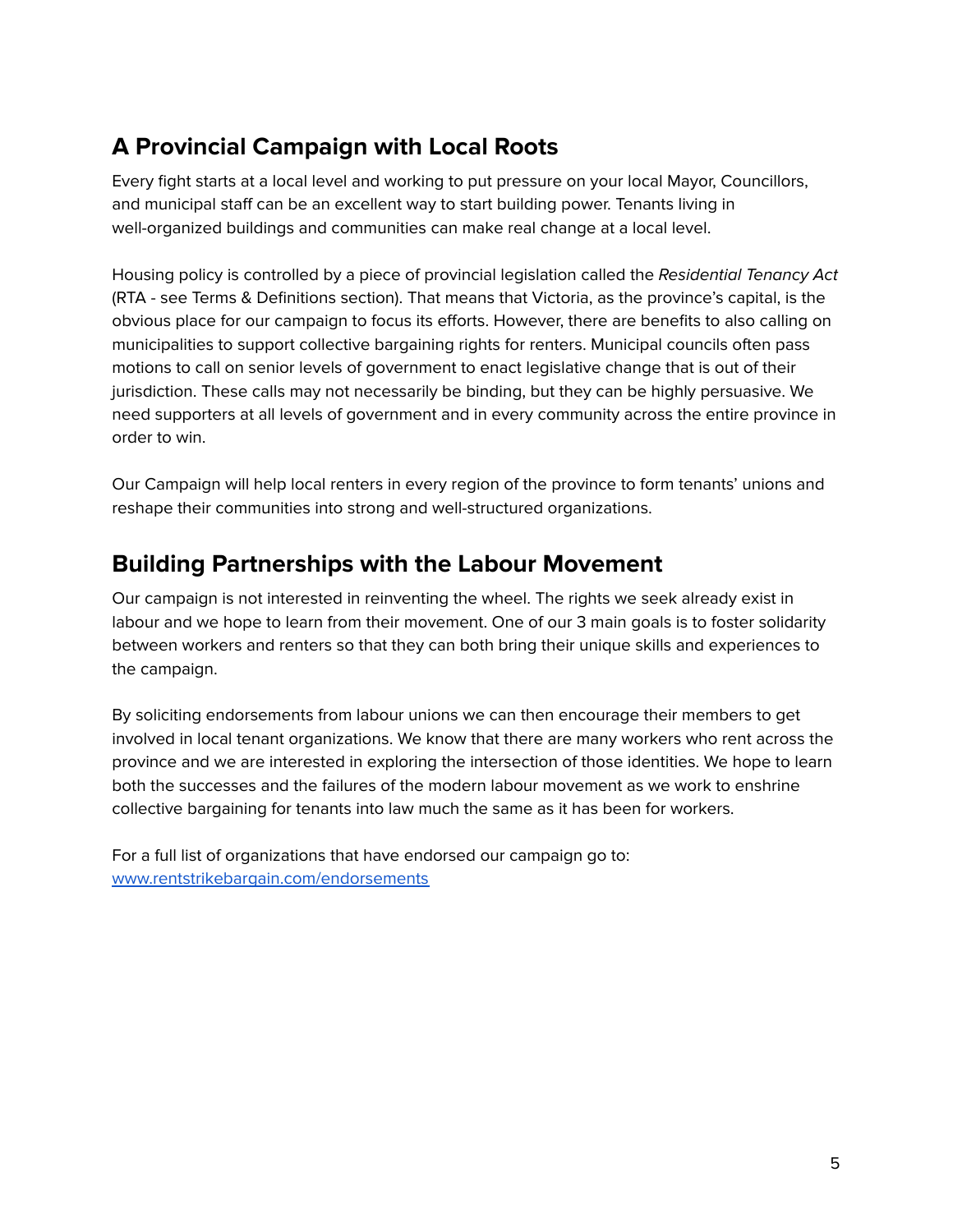### <span id="page-5-0"></span>**Organizational Map**



Our province-wide campaign is organized into two working groups and many regional pods that represent every area of the province. Those regional pods then support the formation and activities of local tenants' unions. These municipal level unions are autonomous and independent from the province-wide campaign and are free to focus on any local issues that their members choose to take up.

The ground game of our campaign requires that our province-wide campaign work together with local tenants' unions at the municipal level to organize individual renters into formal associations by building or housing complex. These associations mirror collective bargaining units found in the labour movement and are intended to act as the bargaining agent for tenants during negotiations with their landlords.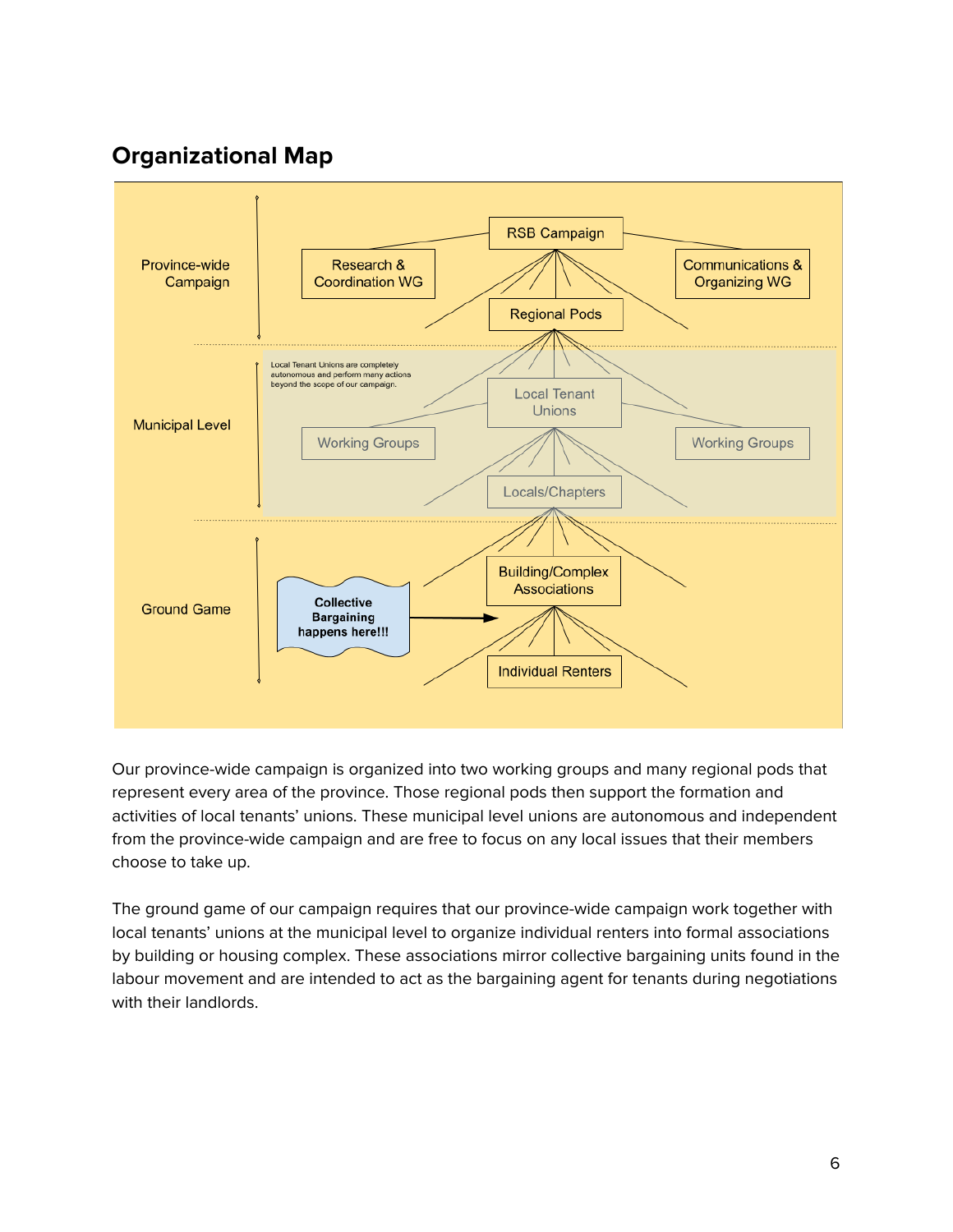## <span id="page-6-0"></span>**Terms & Definitions**

We have done our best to keep this guide as jargon-free as possible. However, at times using some technical language is unavoidable, so we've provided some definitions here to help keep all concepts easily understandable.

**Affordability:** A rate specified by regulation, usually about 30% of the average income, below which new rental units must be put on the market if the development is to be eligible for municipal subsidies, often in the form of levy waivers or tax exemptions.

**Gentrification:** A product of urban planning that transforms truly affordable (below-market), often more marginalized areas into more financially valuable, luxury areas. This process generally results in the displacement of low-income populations that historically inhabited these areas, by demolishing more affordable homes and pricing low-income residents out of the communities they grew up in. This is due to the prioritization of the financial value of a neighbourhood over its social or cultural value.

**Reno/demoviction:** Both are forms of bad-faith evictions, in which a landlord uses renovation or other redevelopment projects as an excuse to force out tenants. Often, people are forced to leave only because their rent was below-market.

**Rent Cap:** The maximum amount that rental costs may be increased in a given year. Ex. In 2022, this will be 1.5%. Rent caps only apply during a tenancy.

**Residential Tenancy Act (RTA):** Provincial legislation that governs the landlord-tenant relationship: [www2.gov.bc.ca/gov/content/housing-tenancy/residential-tenancies](https://www2.gov.bc.ca/gov/content/housing-tenancy/residential-tenancies)

**Residential Tenancy Branch (RTB):** The quasi-judicial body that arbitrates disputes between landlords and tenants in British Columbia.

**Vacancy Control:** A form of rent control that ties rental rates to the unit instead of the tenant like our current rent control does. With tenant collective bargaining, collective leases would enforce a form of building-by-building vacancy control as a new tenant would inherit the rent of the old tenant through successorship.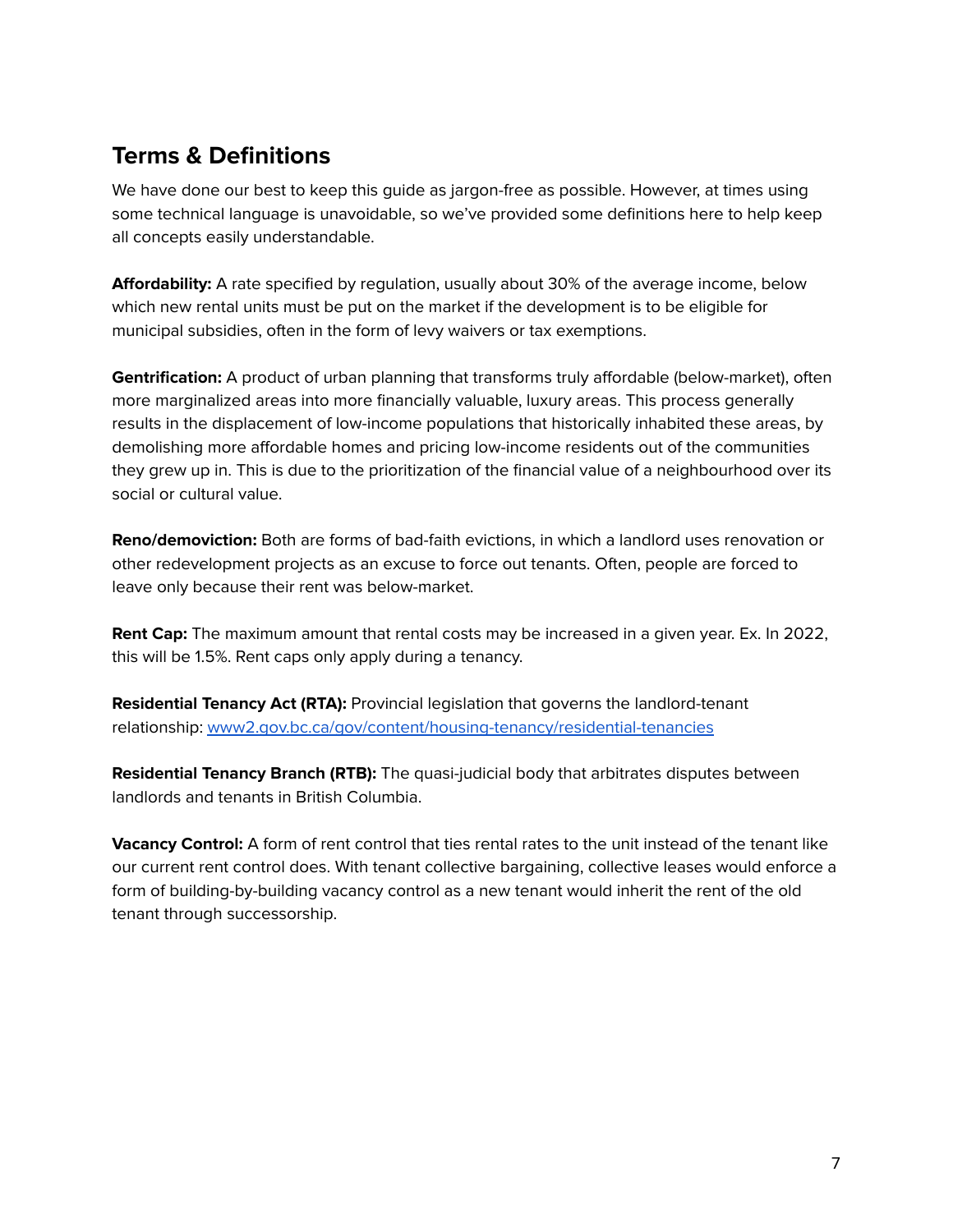# <span id="page-7-0"></span>**Organizing Guide**

In most cases, individuals begin tenant organizing because of a personal experience with housing insecurity. The vast majority of tenant organizers aren't experts or lawyers with decades of training, and they almost certainly aren't politicians looking for votes. They are your neighbours coming to help in your time of need and helping you to stand up for yourself. Becoming a good tenant organizer can be a long journey **that can only be started by getting involved** - that is why this section is a little short.

The only sure way to learn is to go out and start knocking on doors and talking to tenants. We want to give you the tools to know what you are doing and to have the confidence to get out there.

### <span id="page-7-1"></span>**How To Organize your Building**

Organizing rental buildings or complexes is one of the most important things we do as tenant organizers. In every building, there will be tenants that are experiencing a specific issue, such as landlord harassment or eviction prevention. You will also meet many tenants who are not currently fighting their own dispute but still want to contribute to the tenant movement. As an organizer, it is your job to get all of those people working toward a common aim. From gathering petition signatures to organizing events and lobbying elected officials, the Rent. Strike Bargain. Campaign has room for people with a vast range of skills and experience.

Recruiting tenants to join the campaign is also a great way to convert individual victories into a fully-fledged, tenant-led movement. Tenants who have recently challenged an eviction, whether successful or not, know better than most the impact stronger tenant protections would have on the availability of safe, secure, and affordable housing. They also have a wealth of firsthand knowledge to bring to the Campaign and are in a strong position to connect with other tenants over their shared experiences. Ideally, on your first time out, you will be joined by an experienced organizer who can help show you the ropes, but this is not always possible. Here are a few tips to get you started:

#### **1. Work on a brief pitch and get comfortable with it**

Get comfortable with a strong, concise rap to introduce yourself and the campaign at the door or in initial meetings with tenants. Refer to the *Introduction* section for some quick talking points on how organizing with your neighbours will improve your conditions and the conditions of renters all across B.C.

Keep it brief and avoid overloading tenants with too much information. Always include an ask for contact details (phone number is best!) and an offer to follow up at a later time for a more detailed conversation. Keep it simple if it's your first time out!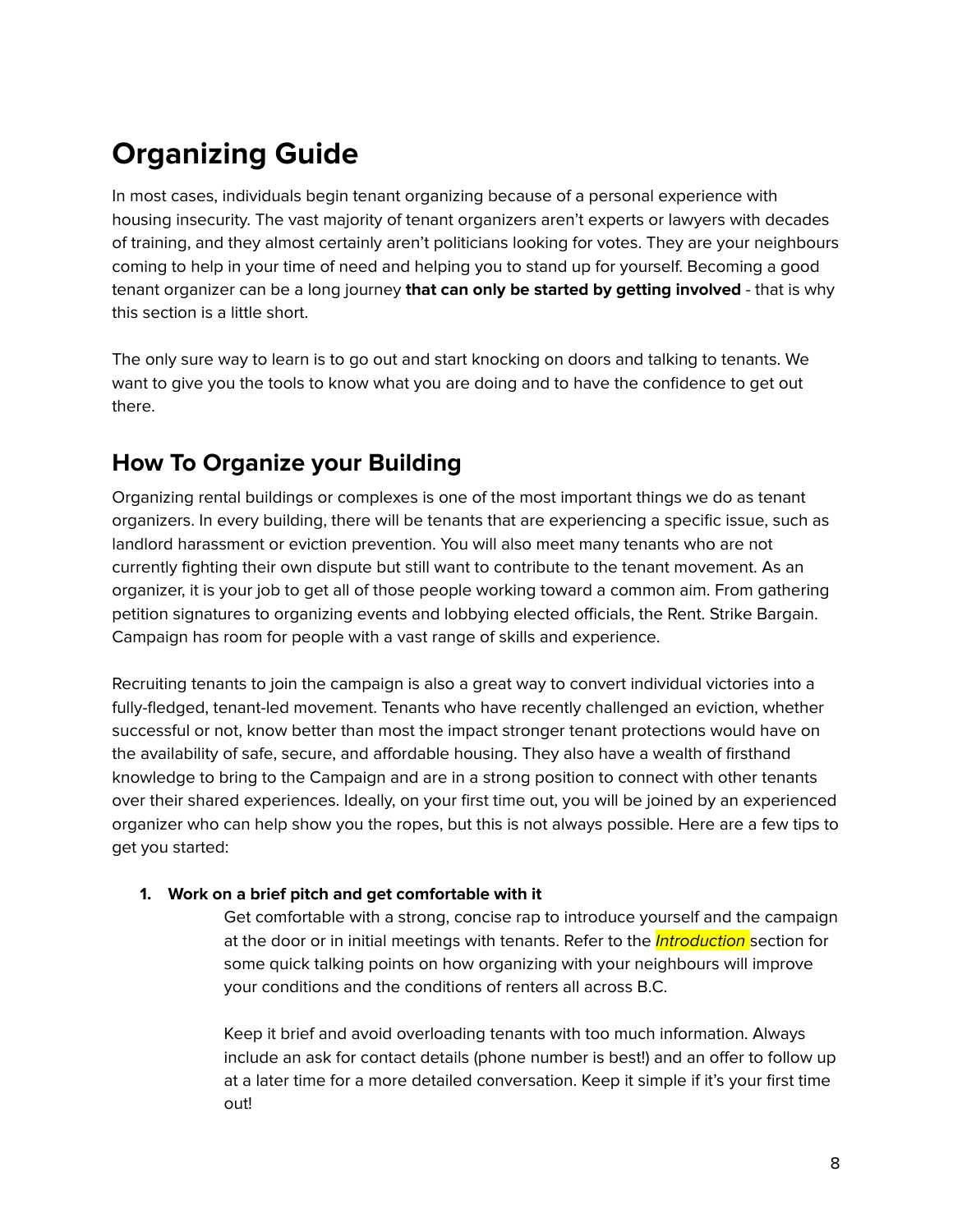#### **2. Go knock on some doors**

You've got your pitch, now it's time to get out there! The most effective way to reach out to new tenants and initiate face-to-face conversations in buildings is to go door-knocking. People may be hesitant to speak to a stranger at first, but once they realize that you are there to help, people are usually interested to hear what you have to say. If you are knocking in your own building, introduce yourself as a neighbour. If not, it can be helpful to bring someone with you that lives in the building, as it can help build trust.

Your pitch is great, but remember to listen at least as much as you talk. You will want to take note of any useful details, such as any issues a tenant is experiencing with their landlord. So make sure that you take a pen and notebook with you, and try to leave with some contact details. If someone says they are not interested, take a note to come back later. Their disinterest may change over time or as the movement inside the building gets more traction. They may just be having a bad day and be more open later. Don't give up on your first "no"!

#### **3. Identify potential leaders and encourage greater engagement in the campaign**

Organizing tenants is all about relationship building. Through this process, you will meet tenants who are more engaged in the broader struggle and have the capacity to take on more outside just their own building. Identify these people, ask them to join the Campaign, and even offer suggestions as to how their skills can most benefit the Campaign. Of course, you should always use your own judgement to avoid overloading people in crisis. For example, the period immediately before or during an eviction dispute is usually a bad time to ask for more from tenants.

#### **4. Create a building map**

Mapping does not mean you have to draw the floor plan of the building. It means knowing who lives in each unit and whether they are supportive of your efforts to organize. Start by focusing your conversations on folks that already agree with you, but if we want to win majority support we will have to persuade folks that are harder to reach. Mapping rent is also a great way to get your neighbours interested in organizing. You can find links to an example building map in the Campaign Materials section.

#### **5. Always feel free to ask for advice**

Tenants internalized too much landlord propaganda? Not getting the engagement you hoped for? Have trouble getting physical access to the last building in your neighbourhood? Your partners in the Rent Strike Bargain Campaign are here for any thorny issues you come across. If you think your building is ready for the next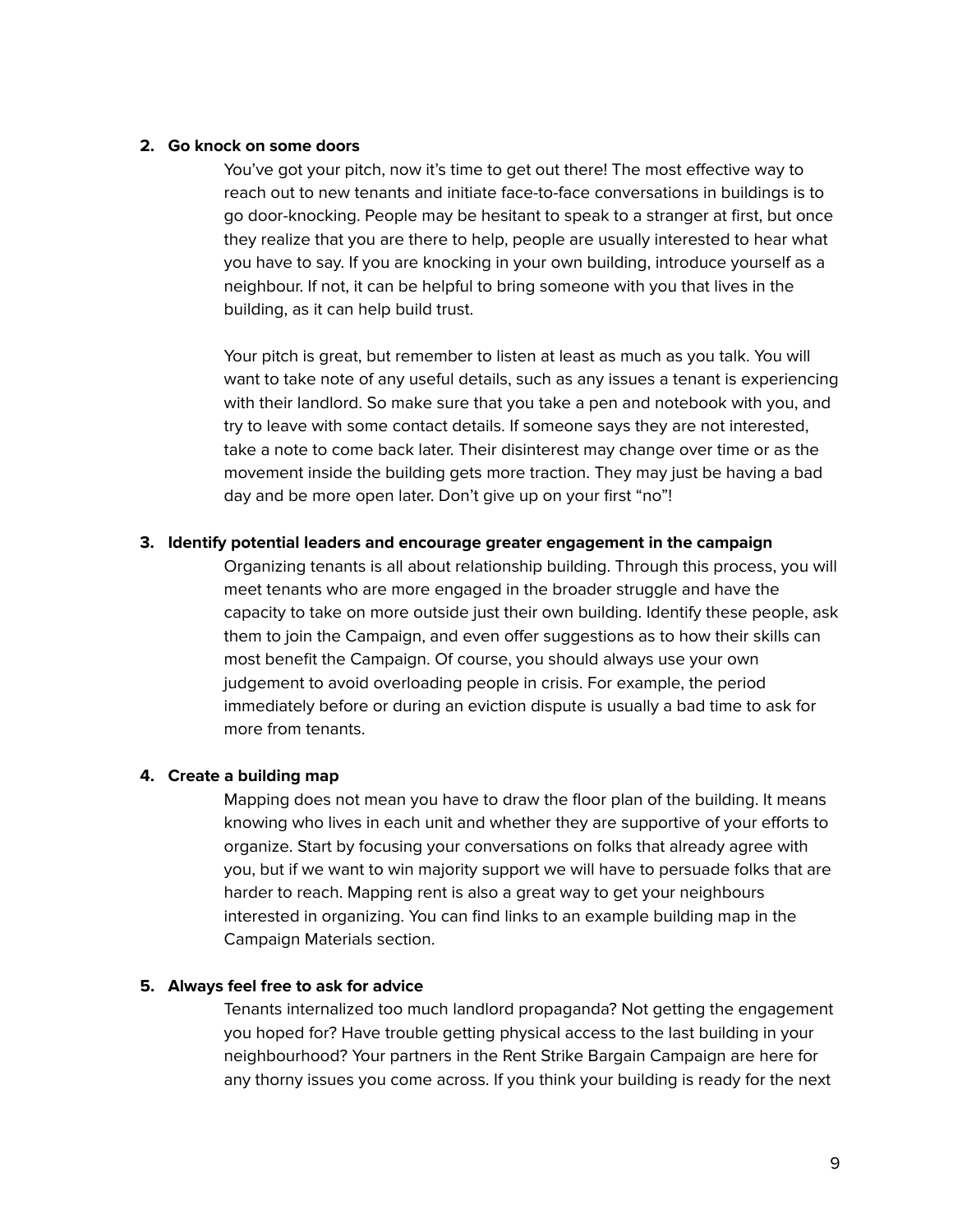steps, get in touch with us and we can discuss how a **Formal Building Association** might work.

**Remember** - when you speak to tenants about the Campaign, you're not asking a favour, but building a movement that will benefit all tenants across British Columbia.

### <span id="page-9-0"></span>**Community Meetings**

Once you've knocked on a few doors and found a core group of committed allies that want to join in our work, it's time to get together and make a plan. Tenant groups can leverage incredible power when we work together. Some areas will have the benefit of having well-developed tenant organizations that are active in their communities. Reach out to those organizations and invite them to your meetings.

The Rent Strike Bargain Campaign is a great springboard and conversation starter on the path towards more robust tenant organizing in your community. We have a long-term goal with province-wide implications, so it is important to connect your work to more local issues as well. Build relationships with tenant advocates and other legal experts that you can refer people to when they ask for help.

More short-term mini-projects might help win folks over to the Campaign. Tenant power can be the solution to many different problems that tenants face. We can't rely on conventional advocacy tools to protect our neighbours. Eviction prevention and standards of maintenance cases can be won through negotiating pressure without the Residential Tenancy Branch (RTB). Even if the RTB is used to win, these cases mitigate the harms caused to tenants by the current legislative framework. These kinds of direct support efforts will also prove to your community that your group is truly there to help.

**Example:** The Vancouver Tenants Union often begins community meetings by asking people to describe the stability of their current housing or any problems they are currently experiencing with their housing or landlord. This practice allows tenants to hear that their concerns are not isolated and that more people are experiencing similar hardships. By showing tenants the breadth of these problems, they are more likely to understand that only collective action will achieve the changes that we all want.

**NOTE:** Please respect any public health restrictions that limit gatherings in your region. The health of your neighbours is a priority. While they are no replacement for in-person events, virtual meetings should be used if health concerns are too high.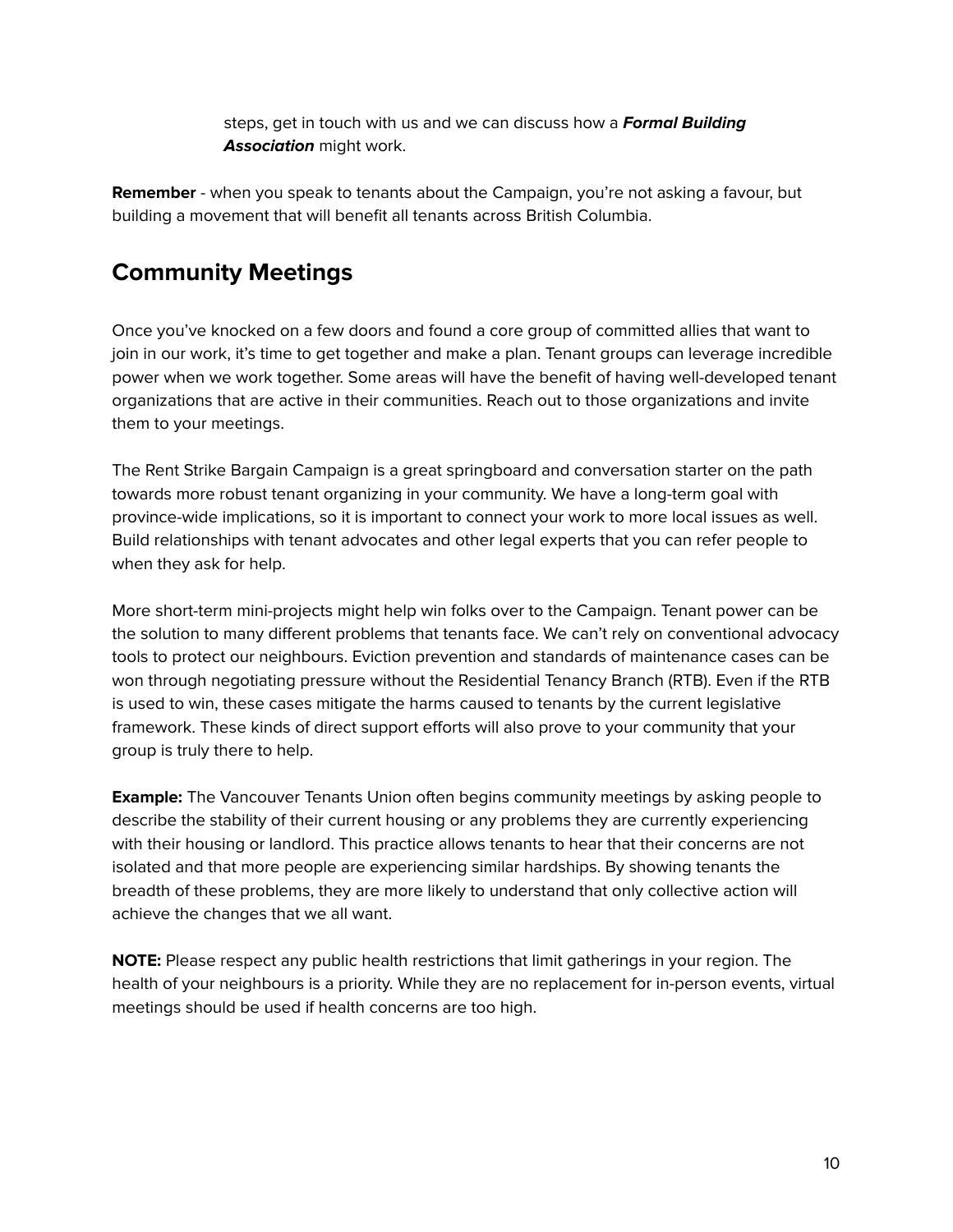### <span id="page-10-0"></span>**Phone Banking**

One of the best ways to drive large numbers of volunteers and supporters out to an event or other Campaign activity is to phone your contacts and ask them to confirm that they will attend.

Even though many volunteers may be hesitant to join a phone bank at first, once people start making calls, they're often surprised by how enjoyable it is. The key is to screen the list of people you are calling; the better the screening, the more likely the caller will end up talking to someone that will actually care about the cause. Screening is easier with bigger contact lists. Smaller groups may not find phone banking to be too potent a tool for them until they grow.

Other than a good list to call from, another key to a successful phone bank is a flexible script and well-trained volunteers. The script should be descriptive enough to provide all the information that the caller might need, but it can't be too rigid. Experienced callers will learn how to adapt any script to make the best of the specific circumstances of their call. Every tenant is unique and no script in the world is good enough for every situation. A sample script is available on our website at www.rentstrikebargain.com/campaign\_materials.

The main components to any good organizing phone call are:

- 1) Introduce yourself and why you are calling
- 2) Connect and remind them why they got involved
	- a) If they can't remember, ask if anything about their tenancy is bothering them.
	- b) Listen to their problems and either tie them to the Campaign or refer them to other resources.
- 3) Discuss why the Rent Strike Bargain Campaign is so important.
- 4) Ask them to sign the petition/come to the event/become a volunteer.
- 5) Remind them that they are joining a movement of tenants and together we will win!
- 6) Confirm their information to make sure that they stay informed and get invitations to future actions.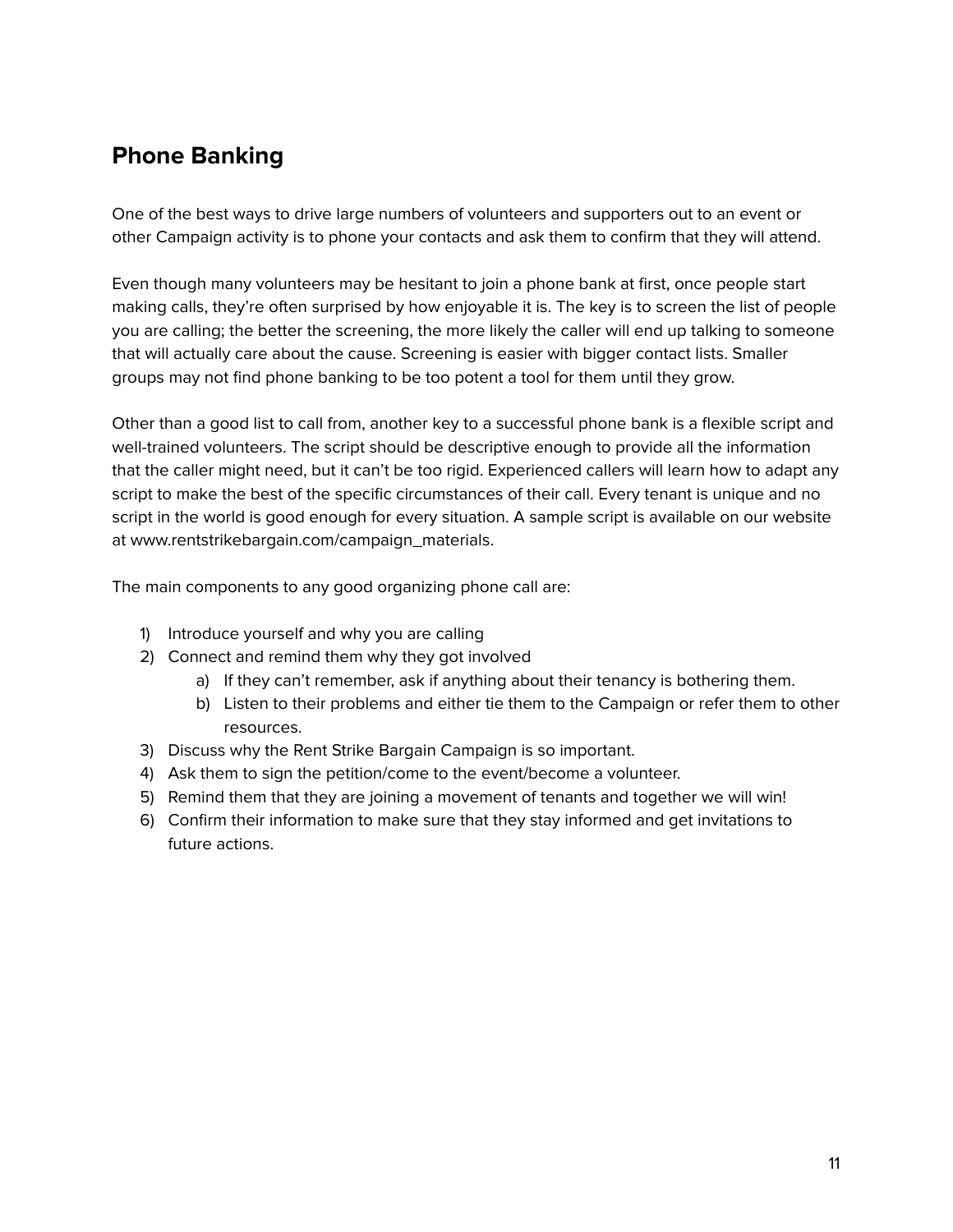## <span id="page-11-0"></span>**Tabling at Events**

Tabling in your neighbourhood and at community events is a great way for you to meet your neighbours, talk about the Campaign, gather signatures, and recruit volunteers.

- 1. Assemble the things you need to table:
	- Table, chairs, a banner, and placards
	- Rent Strike Bargain flyers, contact sheets, and copies of any other documents relevant to your work (e.g. a petition or letter to the government, a volunteer sign-up sheet for an event or door-knocking drive etc.)
	- A donation jar
	- Your local tenant association swag (Membership forms, stickers, or other promotional materials)
- 2. Set a date and time, and find at least one other volunteer to join you.
- 3. Find a spot in your neighbourhood with lots of foot traffic. If you are in a designated spot at an event, have one person behind the table and another roaming the crowd to pull people in.
- 4. Don't be afraid to approach people the worst that will happen is that they say no! Come up with a quick hook to attract people's interest as they pass by.
- 5. After you have finished your shift, be sure to collect any remaining flyers and outreach materials to save for next time. (Next week? Tomorrow? Awesome!)
- 6. Input all data into a spreadsheet (you can download a template at www.rentstrikebargain.com/campaign\_materials), and send them to the Rent Strike Bargain team so we can add the signatures you collect to our online petition.
- 7. Thank your volunteers and have a debrief. What worked? What didn't? Set a date and time to go out next week, and don't forget to watch out for other local events for ideas of where to table next.

**NOTE:** Please respect any public health restrictions that limit gatherings in your region. The health of your neighbours is a priority.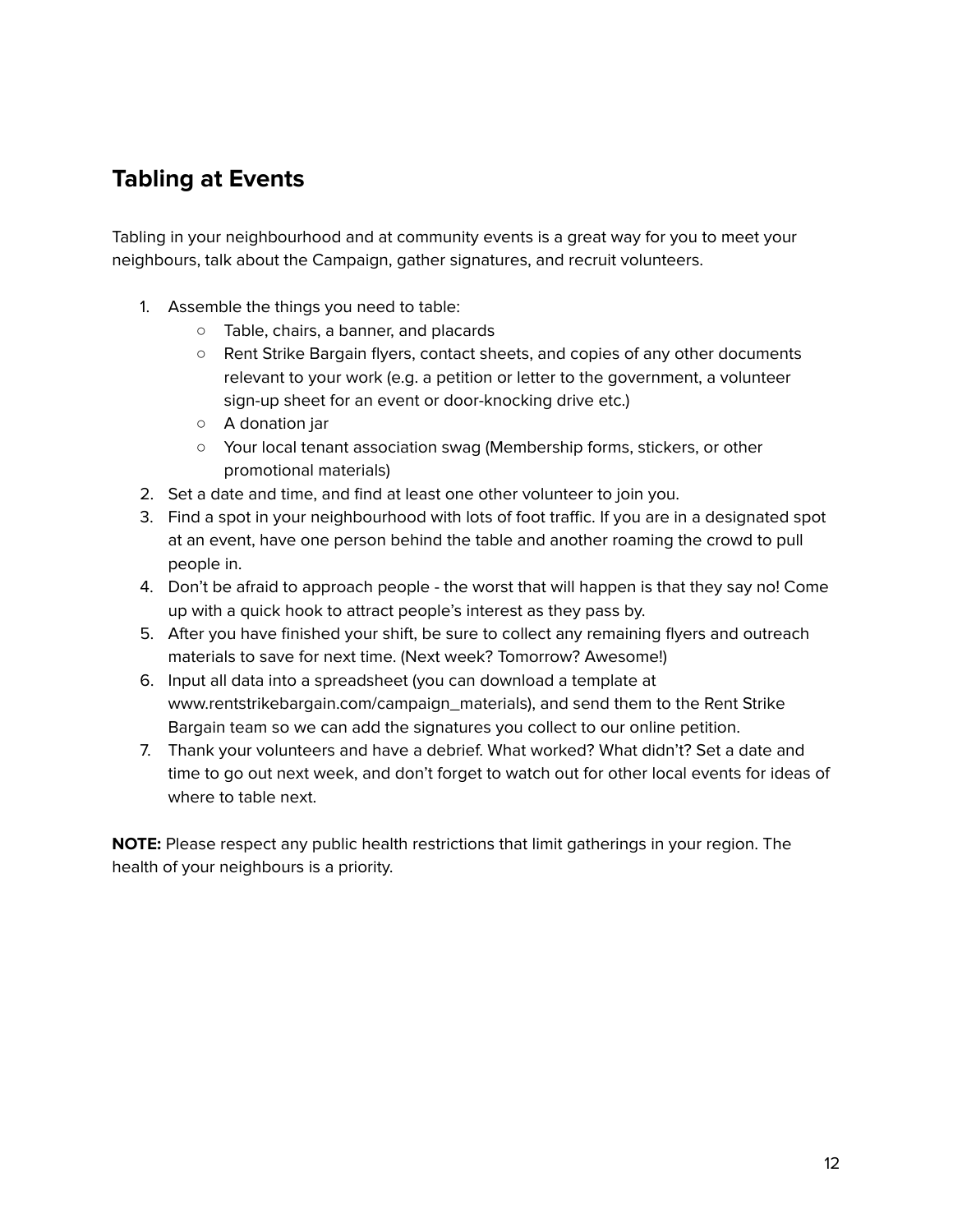# <span id="page-12-0"></span>**Host a Town Hall**

Town Halls are great ways to announce the arrival of the Rent Strike Bargain Campaign in a new area or to expand our roots in an area where we are already active in. They are meant to educate people in the community about why this issue is important and ask folks to get involved in the Campaign, in whatever capacity their skills and resources allow them to. Town Halls do not have to be long events, and one of the most important parts of a Town Hall is what happens after make sure to set aside time for people to mingle and get to know each other better.

#### <span id="page-12-1"></span>**What You Need**

- 1. The Hall (30-100 people), or online
- 2. Chairs
- 3. A/V gear (Mics, PA, projector)
- 4. A Presentation (You can find ours at www.rentstrikebargain.com/campaign\_materials)
- 5. Speakers Host/Facilitator, Presenter, Guest(s) (if available)
- 6. Registration Table & Sign-up Sheet
- 7. Volunteers
- 8. Attendees!
- 9. **BONUS -** Snacks & Refreshments

#### <span id="page-12-2"></span>**How To Run a Town Hall**

- Consider the role of facilitator/moderator/host. This person needs to have a good understanding of the issues, and be able to keep the discussion focused and equitable (e.g. among genders).
- The accessibility of your venue is important to people who have disabilities. Ask attendees ahead if anybody requires any particular accommodations to be able to participate.
- Make sure to set an agenda and stick to it. Also, ensure it's accessible to everyone in attendance (either project it or print plenty of copies).
- Everyone that attends should sign in and give a method of contact. You need to know who came to the event.
- Do your research and know the concerns and needs of the renters in your community.
- Keep energy high. Chants are highly recommended.
- If possible, invite questions and comments from the community before the town hall, which can be incorporated into the presentation.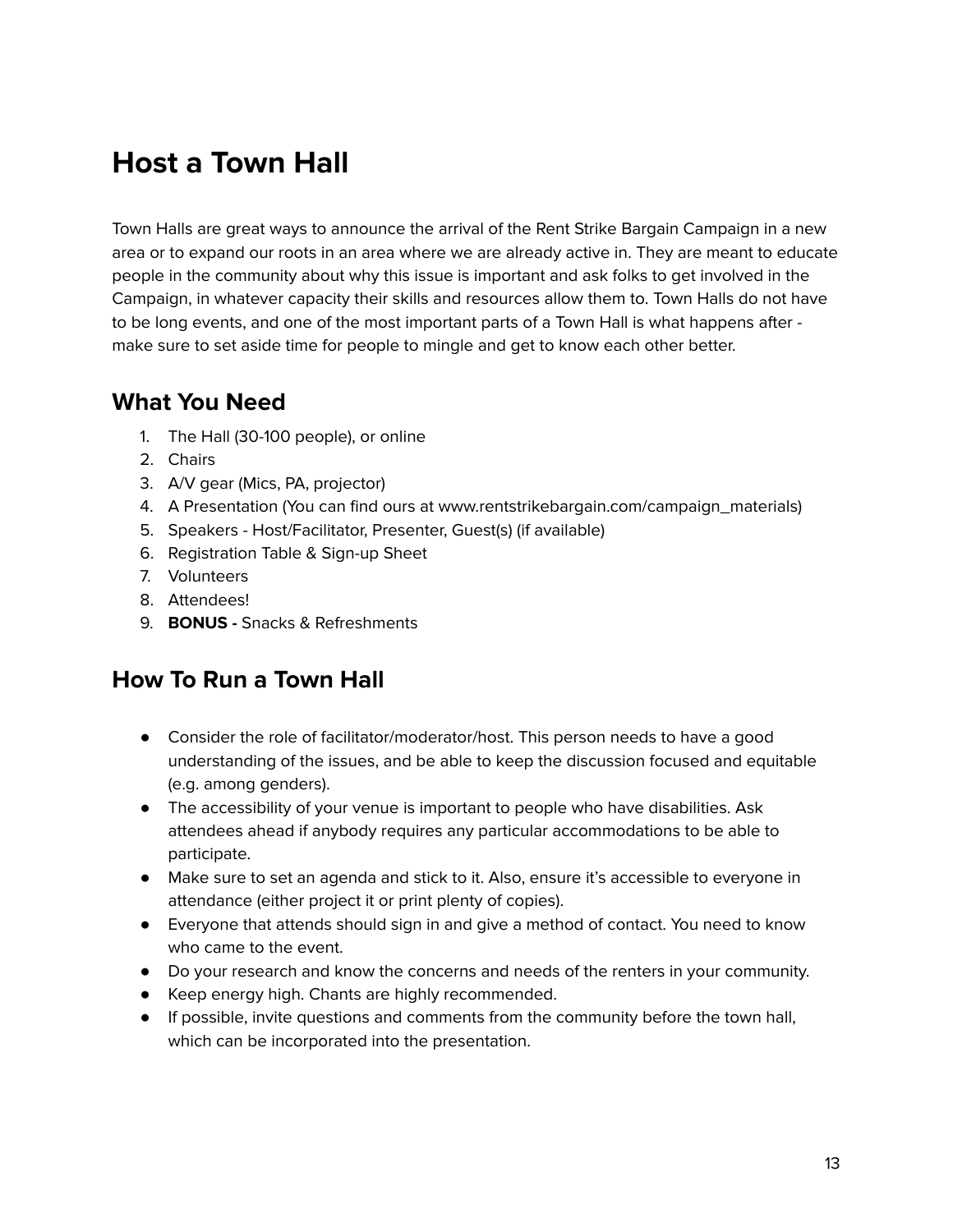- Consider the different ways to approach a  $Q \& A$  session. You can ask attendees to write down their questions throughout the presentation, and submit them to the facilitator for review. It might be useful to have a microphone available and offer follow-up on any concern or question that is unanswered or needs a more in-depth response.
- Encourage healthy discussion and be prepared to confront attendees' misconceptions about the roots of the rental housing crisis.
- Appoint a volunteer to take thorough notes.
- After you get people excited make sure you get them to commit to the next steps! Coming to a meeting, going door-knocking/tabling, or helping with data entry are all great avenues of engagement.
- You might provide a simple post-meeting survey or feedback form, either at the end of town hall or online.

### <span id="page-13-0"></span>**The Benefits of a Town Hall**

- 1. Getting the word out about the Rent Strike Bargain Campaign
- 2. Educating your local community about the ins and outs of organizing
- 3. Creating solidarity between renters and workers in your area
- 4. Inspiring enthusiasm for change and action among local renters
- 5. Unearthing the skills and resources of the local community
- 6. Building relationships, trust, and connection in a community/neighbourhood

**NOTE:** Please respect any public health restrictions that limit gatherings in your region. The health of your neighbours is a priority. While they are no replacement for in-person events, virtual meetings should be used if health concerns are too high.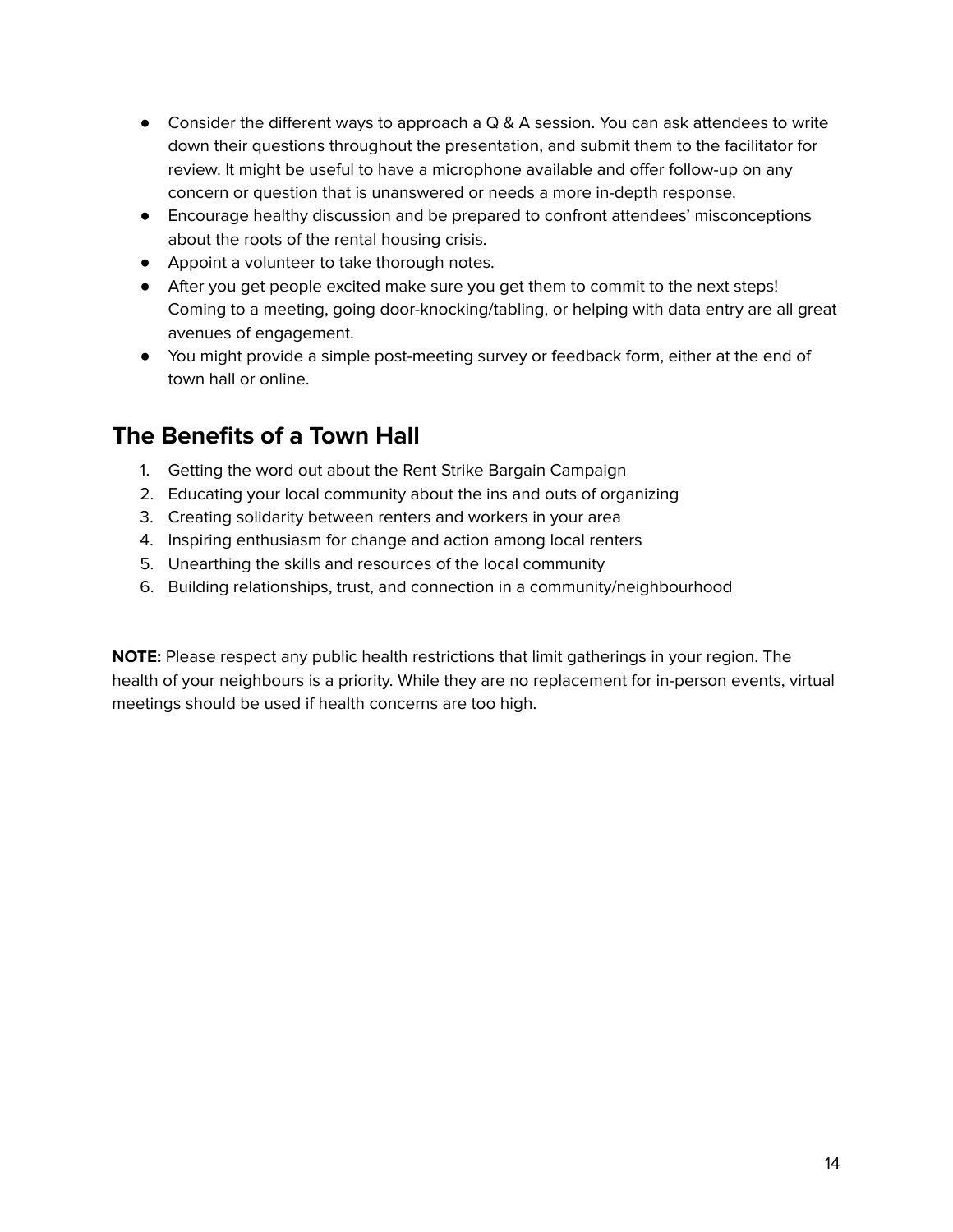# <span id="page-14-0"></span>**Meeting With Officials**

Meeting with officials is a key part of building relationships with people who have power, and connecting them with tenants in their ridings/districts. This gives them a chance to learn more about the lived experience of the tenants they represent and learn more about our organizing work around Rent Strike Bargain. Officials need to see and understand tenant power!

In the "Provincial Campaign with Local Roots" section on page 4, we outlined why it's important to get local governments on board, even though we are fighting for provincial legislation. Local efforts amplify the concerns of the constituents and put pressure on the provincial government to act on those concerns. So make sure both your municipality's council and your MLA know that we need collective bargaining for tenants!

These skills also apply to meetings with union officials or community groups to try and arrange meetings with their members or to solicit an endorsement.

#### <span id="page-14-1"></span>**Make the Meeting Effective**

If you are meeting your MLA or Municipality Councillor for the first time, think about how you will help them understand the negative impact that the absence of collective bargaining rights is having on renters. Invite people with lived experience of reno/demovictions or unreasonable rent increases to the meeting or have their stories on hand. The voices of the people directly affected need to be heard by officials and their stories will demonstrate the need for stronger tenant protections. Know your demands regarding the legislature, but focus on the stories and fostering a relationship with the political leader. In subsequent conversations, once the MLA or Councillor is familiar with the need for tenant collective bargaining and the Rent Strike Bargain Campaign, you can clarify how they are willing to support the Campaign.

Following these suggestions will help you organize a meeting with little to no hassle:

- 1. Get in touch with the Rent Strike Bargain Campaign at [rentstrikebargain@gmail.com](mailto:rentstrikebargain@gmail.com). They can let you know which officials have already been contacted. If you are interested in being a part of the Rent Strike Bargain Campaign, let us know!
- 2. Use the MLA finder [\(www.leg.bc.ca/learn-about-us/members\)](https://www.leg.bc.ca/learn-about-us/members) to find your local MLA, and then phone or email them directly to request a meeting. Check your local government website to find your municipality's councillors. You can find the link for your municipality on the Union of B.C. Municipalities website at: [www.ubcm.ca/EN/main/about/ubcm-members.html](https://www.ubcm.ca/EN/main/about/ubcm-members.html)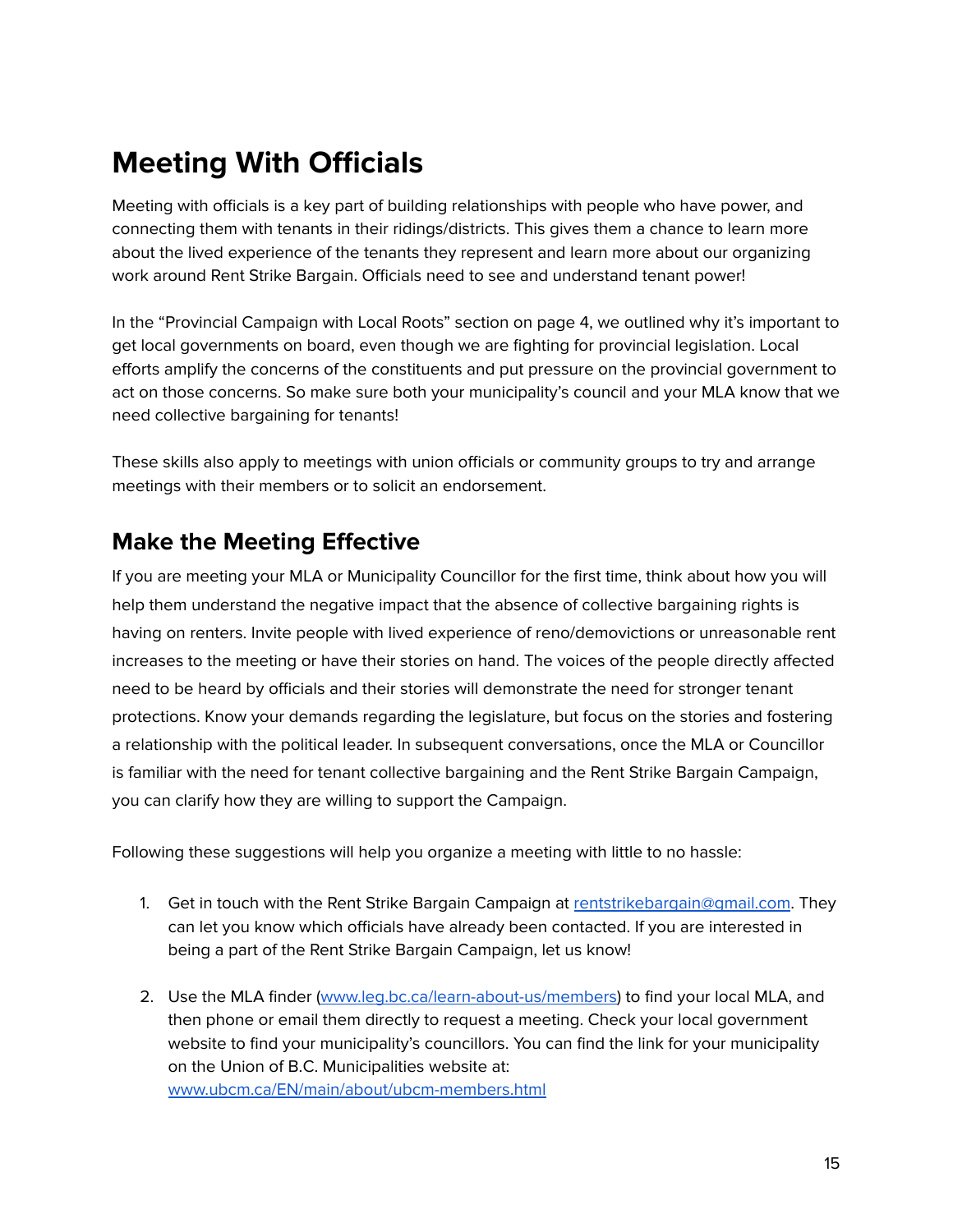- 3. Use these resources to help you focus and inform your meeting:
	- *●* The B.C. Poverty Reduction Coalition ABC Plan website has detailed and party-targeted guides for meeting with MLAs. The guides' talking points are for a poverty reduction plan, but they are worth reading to get an idea of how the meeting can go. You can find the guide here:
		- *●* [www.abcplan.ca/wp-content/uploads/2018/07/Meet-Your-BC-Liberal-MLA-2](https://www.abcplan.ca/wp-content/uploads/2018/07/Meet-Your-BC-Liberal-MLA-2018.pdf) [018.pdf](https://www.abcplan.ca/wp-content/uploads/2018/07/Meet-Your-BC-Liberal-MLA-2018.pdf)
	- Public Interest Alberta's website also has a detailed MLA Advocacy Guide [www.adwa.ca/files/MLA\\_Advocacy\\_Guide\\_PIA2017.pdf](https://www.adwa.ca/files/MLA_Advocacy_Guide_PIA2017.pdf)
- 4. Connect as a group with the people you invite to join you, to make sure everyone is clear on purpose and strategy for the meeting with the politician.
- 5. Take notes on what happens during the meeting.
- 6. Ask whether the politician you are speaking with has any suggestions for who you could meet with next and if they would be willing to put you in touch.
- 7. Let us know how your meeting went!

**NOTE:** An in-person meeting is the most effective. However, if you only have a moment, email the Minister of Municipal Affairs and Housing and other key provincial political leaders with tenant stories and collective bargaining rights for renters as our legislative demands.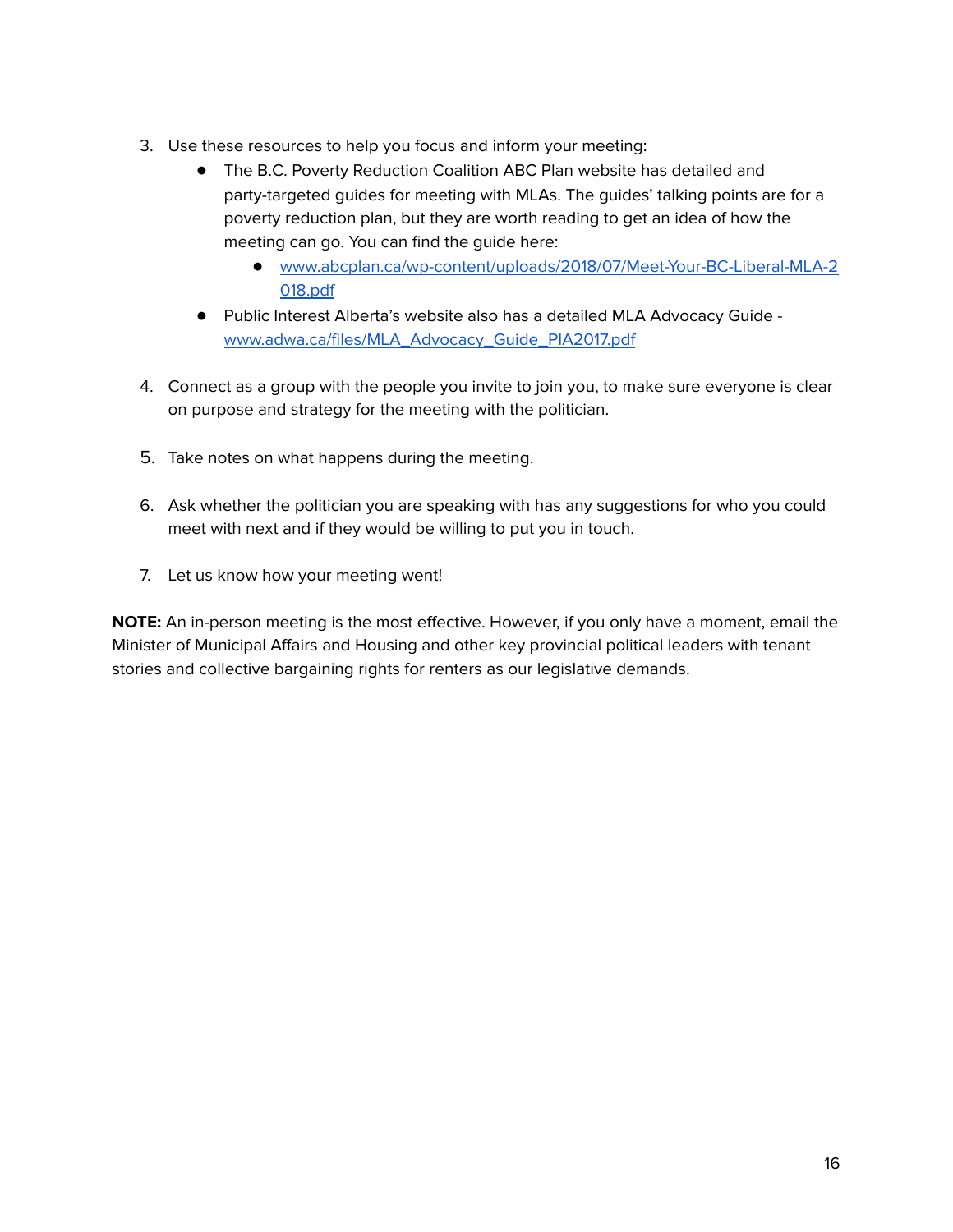# <span id="page-16-0"></span>**Further Activities**

### <span id="page-16-1"></span>**Social Media Posts**

You can amplify your advocacy using social media. It's a great way to get the attention of political decision-makers and to connect with fellow tenants. Below, you'll find some simple shareable posts for Instagram, Facebook, Twitter, etc.

On Twitter, it's best to target or modify these sample messages. You can tag key people in the B.C. government by including their Twitter "handle" in your message. For example:

Use **@jjhorgan** for Premier John Horgan and **@dave\_eby** for David Eby, Attorney General and Minister Responsible for Housing.

#### <span id="page-16-2"></span>Sample Posts

#unionathome means real security for renters. We can stop profit-motivated evictions and keep our communities intact. Start organizing in your area and join the fight for housing justice [www.rentstrikebargain.com](http://www.rentstrikebargain.com)

Every eviction means another affordable unit is lost. With collective bargaining, landlords wouldn't be able to jack up the rent in between tenants, meaning we keep more housing available for the people who need it most [www.rentstrikebargain.com](http://www.rentstrikebargain.com)

Which rises faster, your wages or your rent? Without a #unionathome, rising wages and increases in programs like welfare and disability go straight into the landlords' pockets. Join our campaign to keep more of your money in your hands. [www.rentstrikebargain.com](http://www.rentstrikebargain.com)

Renting shouldn't be stressful. There's a real simple solution to stop landlords from harassing tenants to maximize their profits. #unionathome will end profit-motivated evictions, so tenants can stay in their homes. [www.rentstrikebargain.com](http://www.rentstrikebargain.com)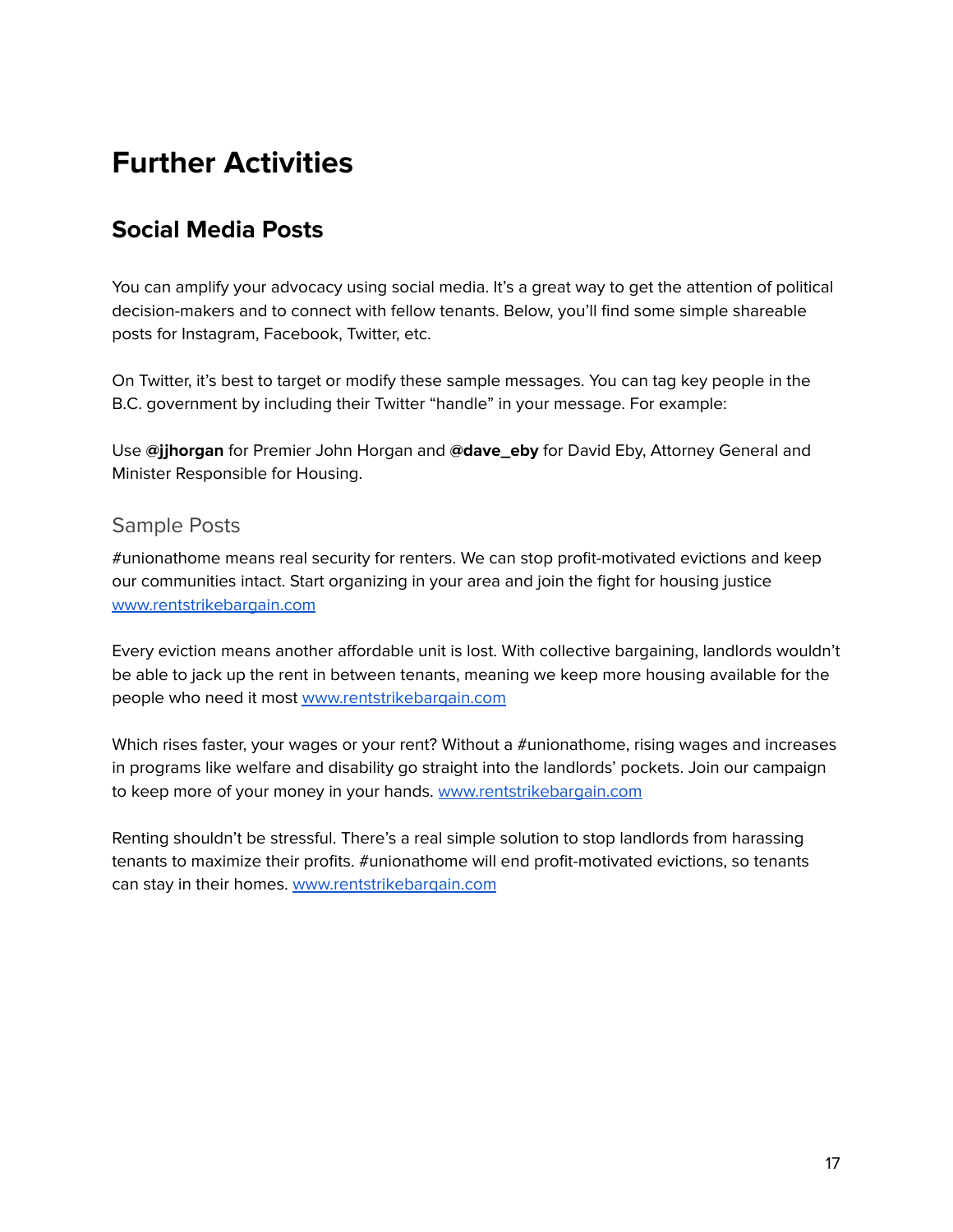### <span id="page-17-0"></span>**Deeper Engagement**

To win collective bargaining for all renters in B.C., we need to recruit volunteers with many different skills. British Columbian renters are talented people with deep roots in their communities. As a movement, we need to trust the expertise that our volunteers bring with them when they decide to participate in making change. Listen to what skills people have to offer, and take actions that allow them to contribute. These activities might include:

● Web/Graphic Design

- Educational Workshops
- Data Science
- ...many more

● Writing Op-eds

● Fundraising ● Research

Let your community and their skills guide the actions that you take together. To fully develop the whole range of talents that your volunteers bring to the Campaign, it may be necessary to divide your group into separate working groups or committees. For ideas on how to undertake these sorts of actions contact us at the Rent Strike Bargain Campaign.

#### <span id="page-17-1"></span>**Campaign Materials**

Go to **[www.rentstrikebargain.com/](http://www.rentstrikebargain.com/campaign_materials)campaign\_materials** to find downloadable versions of all the materials we have mentioned in this toolkit. You will find everything you need to start campaigning for tenants' rights in your community. Included in these resources are:

- Sample **Petitions**
- **● Building Maps**
- Campaign Literature ex. **Stickers, Brochures, Pamphlets and Posters**
- **Data entry spreadsheet** templates
- **Phone banking script** example
- **Town Hall presentation** example
- Boiler-plate **Constitution** to formalize a Building Association
- Designs for **Membership Cards** to Authorize Building Associations to be Bargaining Agents
- Links to other **organizing resources**, including Jane McAlevy's No Shortcuts and related YouTube videos

More resources will be added constantly, so keep checking back for more.

If you have any questions or concerns on how to deploy these materials, or you feel any topic was not adequately covered in this toolkit, please contact the Rent Strike Bargain Campaign. We will be happy to address any questions you might have as quickly as possible.